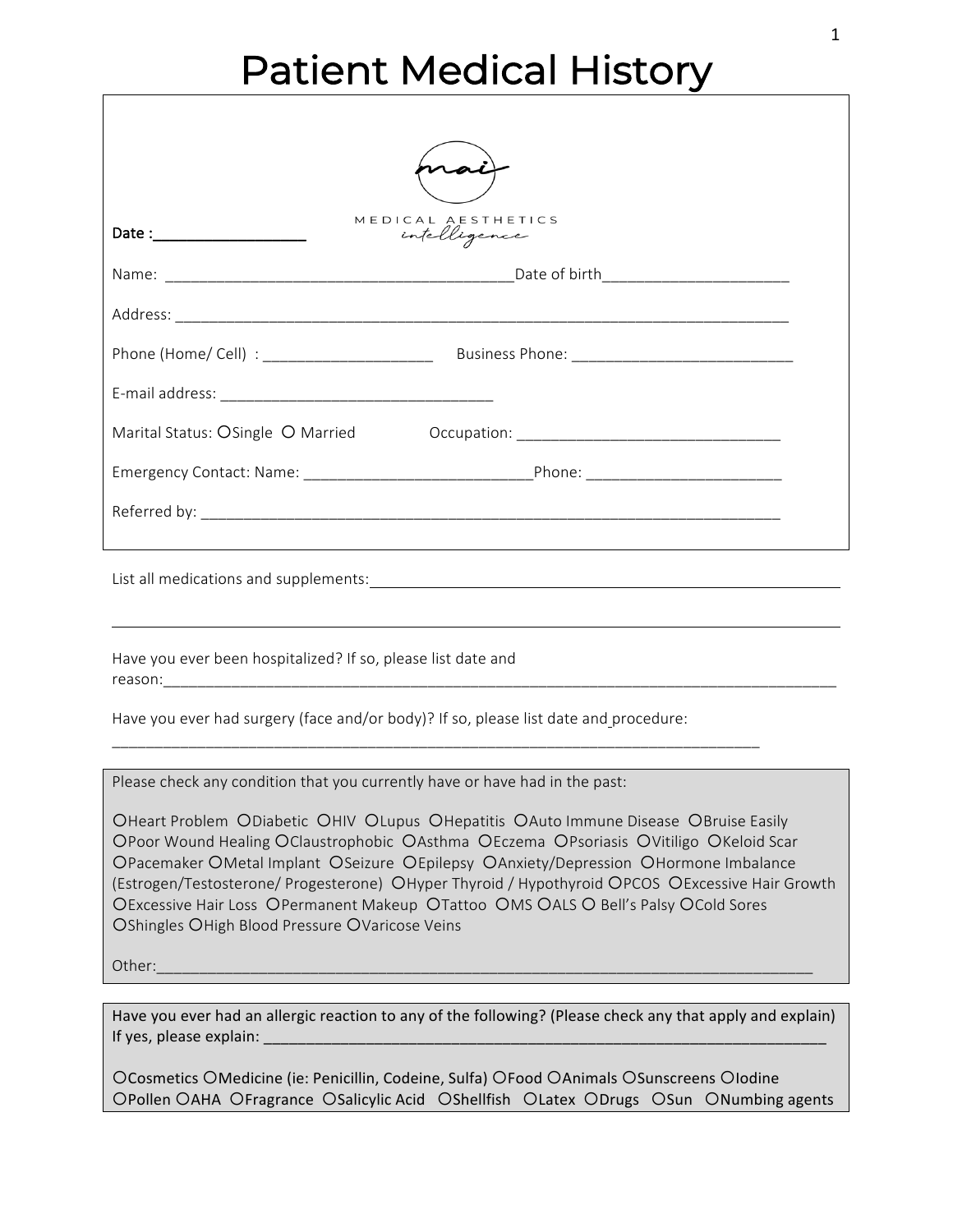# Patient Medical History

#### What procedures are you interested in? Check all that apply

OLaser Hair Removal OIPL brown spots or redness OMicrodermabrasion OFacial OMassage OMicroneedling OBotox/Xeomin/Dysport ODermal filler O Treat broken Capillaries OCellulite Treatment O PRF for hair growth OCoolsculpting O Skin treatments (acne, melasma, broken capillaries)

OSkin Resurfacing OLines & Wrinkles OSkin Tightening

1) Have you ever had a facial treatment before? ONo OYes, when?

2) Have you ever had a body spa treatment before? $\overline{O}$ No  $\overline{O}$ Yes List:

Which of the following best describes your skin when exposed to the sun for 30 minutes & no SPF:

 $O$  Always burns easily, never tans with very pale skin tone

 $O$  Always burns, tans with a hint of color with very pale skin tone

 $O$  Burns initially, tans gradually with light skin tone

O Can burn and can tan with olive/gold skin tone

O Rarely burns with brown skin tone

 $\Omega$  Rarely burns with very deeply pigmented skin tone

Your ethnicity:

4) Do you have any special skin problems or concerns pertaining to your face or body? OYes ONo

If yes, please specify:  $\Box$ 

5) Have you ever had chemical peels, laser or microdermabrasion? ONo OYes

In the last month? ONo OYes If yes, please describe: \_\_\_\_\_\_\_\_\_\_\_\_\_\_\_\_\_\_\_\_\_\_\_\_\_\_\_

6) Do you use Retin-A, Renova, Hydroquinone, Hydroxyl Acid or Retinol/vitamin A derivative products?

ONo OYes

If yes, please describe:  $\Box$ 

7) Have you used any of the above products in the last 3 months? ONo OYes

8) Have you used an acne medication? ONo OYes, when?

What type?

9) What skin care products are you currently using? (List brand)

10) Have you recently used any self-tanning lotions, creams or treatments ONo OYes

Please specify:

11) Have you used any of the following hair removal methods in the past 4 weeks? ONo OYes